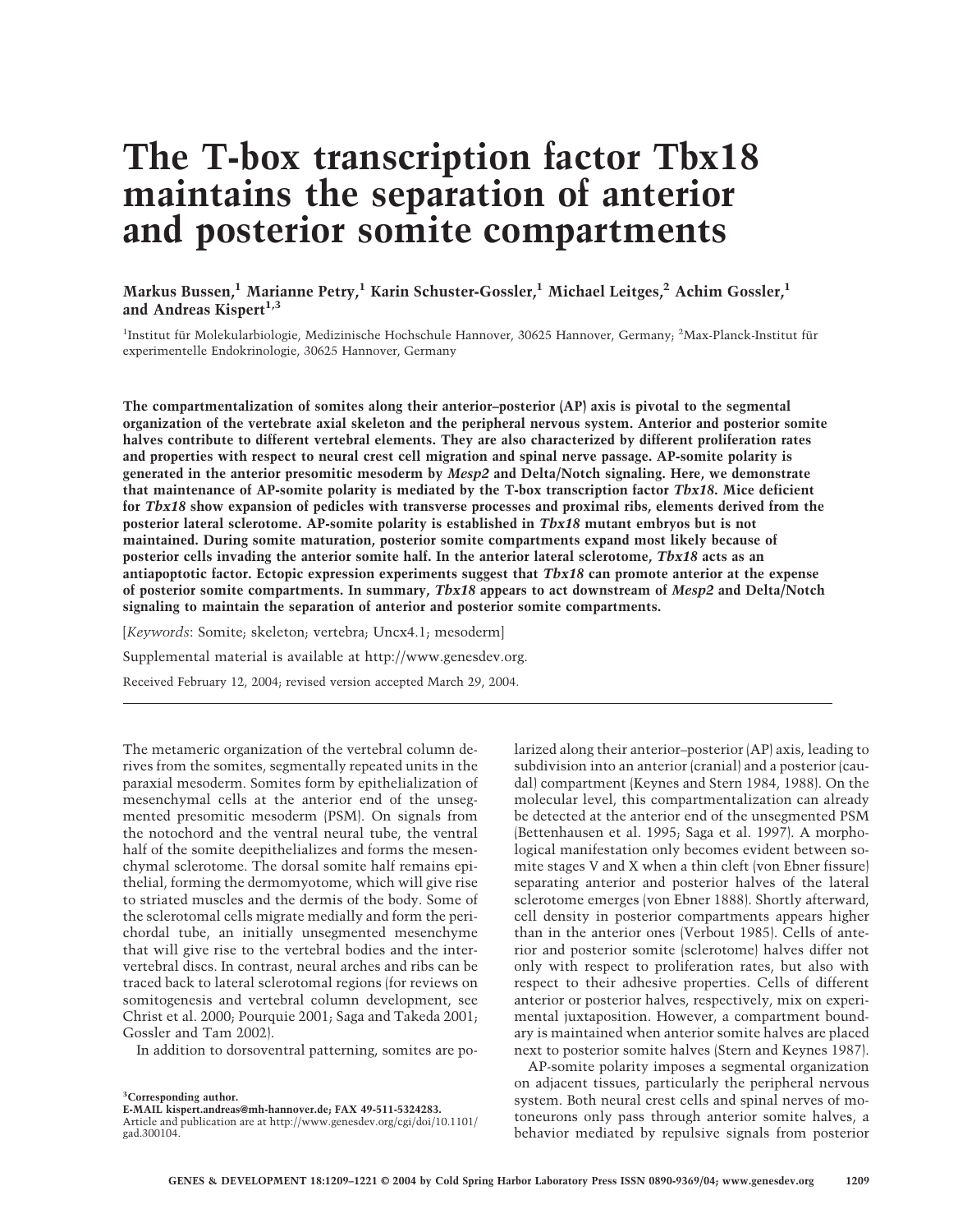somite halves (Keynes and Stern 1984, 1988; Rickmann et al. 1985; Wang and Anderson 1997).

The metameric units of the adult and the embryonic precursor tissue, the vertebrae with the ribs and the somites, respectively, do not directly relate to each other. One vertebra is composed of cells from the posterior half of one somite and the anterior half of the next somite; that is, the intrasomitic border represents the intervertebral boundary. This phenomenon, termed resegmentation, or Neugliederung (Remak 1850) has gained experimental support by cell labeling and transplantation experiments in the chick (Goldstein and Kalcheim 1992; Aoyama and Asamoto 2000; Huang et al. 2000). These works also illuminated that anterior and posterior somite compartments contribute differently to the various parts of the vertebra. Vertebral bodies, laminae with the spinal processes, the rib heads, and the distal ribs derive from both somite halves. Pedicles with their transverse processes and proximal ribs derive from posterior somite halves only. Because resegmentation only concerns sclerotomal derivatives but not the dermomyotome, intervertebral and intercostal muscles link two ribs and two vertebrae, respectively, together.

AP polarization of somites is initiated by interaction of the Delta/Notch signaling pathway with the basic helix–loop–helix (bHLH) transcription factor Mesp2 (for a recent review on the role of Delta/Notch signaling in somitogenesis, see Rida et al. 2004). *Mesp2* interacts in two opposing manners with Notch signaling. First, *Mesp2* activates a *Presenilin*-independent Notch signaling pathway, which suppresses *Dll1* expression, thus specifying the anterior somite half. Then, a *Ps1*-dependent Notch signaling cascade induces *Dll1* expression in the caudal somite half, leading to specification of the posterior somite compartment (Takahashi et al. 2000, 2003). Loss of *Mesp2* leads to expansion of *Dll1* expression and posteriorization of somites (Saga et al. 1997). In contrast, absence of *Dll1* results in anteriorization of somites (Hrabe de Angelis et al. 1997). Reduction of *Mesp2* expression in *Dll1* and *Notch1* mutant embryos, but also reduction of *Notch1* expression in *Mesp2* mutants, argues for a complicated feedback loop of *Delta/ Notch* and *Mesp2* function (Takahashi et al. 2000, 2003).

Little is known about the molecular requirements that mediate maintenance and elaboration of AP-somite polarity. *Uncx4.1* und *Tbx18* represent a pair of genes whose expression suggests a role in either process. *Uncx4.1* encodes a paired-type homeobox transcription factor whose expression is restricted to posterior somite halves (Mansouri et al. 1997; Neidhardt et al. 1997). Initiation of this expression depends on *Dll1*, whereas further maintenance requires *Uncx4.1* itself (Barrantes del Barco et al. 1999; Mansouri et al. 2000). Mice homozygous for a targeted mutation of the *Uncx4.1* gene exhibit severe malformations of the axial skeleton. Pedicles with transverse processes and proximal ribs, elements derived from the posterior lateral sclerotome, are lacking along the entire length of the vertebral column of *Uncx4.1*−/− newborns. AP-somite polarity is established in *Uncx4.1* mutant embryos, suggesting that *Uncx4.1*

indeed is required for maintenance of posterior somite characteristics (Leitges et al. 2000; Mansouri et al. 2000).

*Tbx18* encodes a T-box transcription factor with an expression pattern in the developing somite and sclerotome suggestive of a function complementary to that of *Uncx4.1* in somite development. *Tbx18* is expressed in two stripes in the anterior PSM, representing anterior halves of two newly forming somites, S-1 and S0. In the somitic mesoderm, *Tbx18* expression is restricted to anterior somite halves, first in the entire half, and later down-regulated in the dermomyotome but maintained in the lateral sclerotome (Kraus et al. 2001). Thus, *Tbx18* may be required for epithelialization or for initiation and/or maintenance of AP-somite polarity. Additionally or alternatively, *Tbx18* may play a role in the formation and/or differentiation of the sclerotome.

To address the functional significance of somitic *Tbx18* expression in mouse development, we have generated a targeted mutation resulting in a functional null allele of the gene. Mice homozygous for the mutant allele die shortly after birth as a result of severe skeletal malformations. The metameric organization of the vertebral column is partly lost in lateral vertebral regions. Pedicles and proximal ribs form a contiguous band. Histological and molecular analyses suggest that *Tbx18* prevents cells from the posterior somite half from invading the anterior compartment. Overexpression of *Tbx18* in somites leads to reduction of the posterior somite compartment. Posterior lateral sclerotome is reduced, as evidenced by thinning and partial loss of pedicles and proximal ribs. Hence, *Tbx18* is not only required to maintain anterior somite identity, but it is also sufficient to promote anterior at the expense of posterior somite halves.

## **Results**

## *Targeted disruption of the* Tbx18 *gene*

To elucidate the role of *Tbx18* in somite development, we used gene targeting in embryonic stem (ES) cells to generate mice deficient for the *Tbx18* gene (Fig. 1). The *lacZ* gene of *Escherichia coli* preceded by an internal ribosomal entry site (IRES) was inserted into the 5-untranslated region located in exon 1 to visualize endogenous *Tbx18* expression from the mutated allele by  $\beta$ -galactosidase activity staining (Fig. 1A). RFLP analysis and down-regulation of *Tbx18* mRNA in homozygous mutant embryos (Fig. 1B,C; Supplemental Material) confirmed that the targeted modification of the *Tbx18* locus resulted in a functional null allele.

## *Postnatal lethality and skeletal malformations in* Tbx18*−/− embryos*

Mice heterozygous for the mutant *Tbx18* allele appear normal and are fertile. In contrast, no viable homozygotes were recovered from heterozygous intercrosses at 2 wk of age (>200 offspring). However, homozygotes were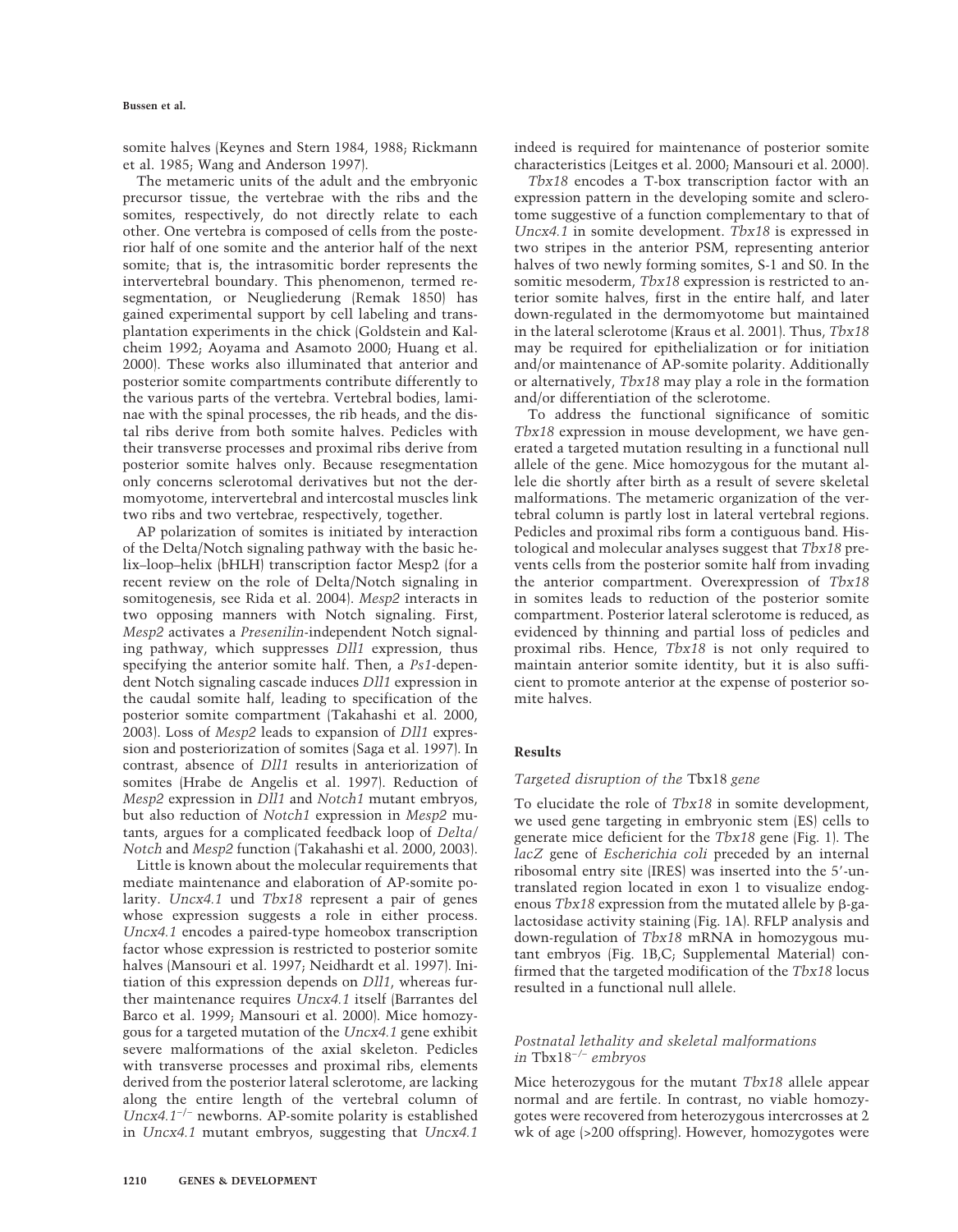

observed at the expected Mendelian ratio from embryonic days 10–18 (E10 to E18) as well as shortly after birth (data not shown). Mutant pups that are characterized by a shortened body die shortly after birth after having taken few and irregular breaths (Fig. 2B). Histological analysis of newborn *Tbx18*−/− pups revealed that the external morphology can be attributed to severe malformations of the vertebral column and the thoracic cavity (Fig. 2D). Intervertebral discs are reduced and delocalized, as indicated by irregularly formed nuclei pulposi within them (Fig. 2D,F). Hardly inflated lungs (Fig. 2D) support the notion that perinatal lethality is caused by respiratory failure.

The observed pathological changes are fully penetrant. No gross morphological defects were observed in the cardiovascular system and the limbs on the mixed genetic background used for this analysis. Defects in other organ systems are currently under analysis and will be reported separately. Removal of the *PGK.neo* cassette from the mutant *Tbx18* allele (*Tbx18*-*neo*) did not affect the mutant phenotype.

To evaluate the nature and severity of the vertebral column defects, we made skeletal preparations of *Tbx18*−/− embryos (*n* > 10) and wild-type littermates  $(n > 10)$  at E18.5 (Fig. 2G–O). The skull and the appendicular skeleton appear grossly normal (Fig. 2G). However, the axial skeleton of the mutant is characterized by multiple defects. The metameric organization of the vertebrae and attached ribs is markedly impaired within the cervical and thoracic sometimes even extending into the lumbar region. Pedicles of neural arches with their transverse processes and the proximal regions of the ribs are expanded to form contiguous bony bands (Fig. 2G,I,M,O). Segmentation of lateral vertebral structures is largely retained within the lower lumbar, sacral, and tail regions of the mutant skeleton. However, pedicles within the lumbar region display a symmetrical rather than the polarized shape seen in the wild type (Fig. 2K). Segmentation is retained along the entire vertebral column in ven**Figure 1.** Targeted disruption of the *Tbx18* locus. (*A*) Schematic representation of the targeting strategy. Restriction map of the wild-type locus with boxes representing the first four exons of *Tbx18*; coding regions are shown in black, noncoding in white. Arrows show location and orientation of PCR primers. Fragments used as RFLP probes are shown. The EcoRV fragment designated as 3' detects the EcoRI–RFLP shown in *B*. (A) ApaI; (N) NotI; (RI) EcoRI; (RV) EcoRV; (neo) loxPflanked *neomycin* selection cassette; (IRES) internal ribosomal entry site. (*B*) Southern blot analysis of EcoRIdigested genomic DNA extracted from E18.5 embryos derived from intercrosses of *Tbx18/+* mice. Genotypes are indicated *above* each lane. The 16-kb and 8.5-kb band represent the wild-type and the mutant allele, respectively. (*C*) PCR genotyping of embryos from heterozygous matings using primers specific for the wild-type (*upper* panel) and the mutant allele (*lower* panel), respectively. The genotypes are indicated *above* each lane.

tral vertebral structures (vertebral bodies), the dorsal part (laminae), and in the distal and the most proximal part of the ribs, the rib heads (Fig. 2G,I,K,M,O). Partial or complete fusion of the occipital bone and the atlas occurs sometimes (Fig. 2I; data not shown). Occasional fusion of distal ribs, broadening of ossification centers of vertebral bodies within the thoracic region, and reduction and malformation of intervertebral discs may be secondary to the lack of segmentation in the lateral vertebral region (Fig. 2F,M,O). This was confirmed by analyzing cartilaginous preskeletons of *Tbx18* mutant embryos at E14.5 (Fig. 2P–U). Again, pedicles in the cervical and thoracic region and proximal ribs, respectively, are expanded to form contiguous bands, whereas all other vertebral elements retain apparently normal segmentation (Fig. 2Q,U).

Thus, *Tbx18*−/− embryos are characterized by skeletal defects limited to the derivatives of the lateral sclerotome. Pedicles and proximal ribs derived from the posterior lateral sclerotome are expanded in the anterior body region. This might indicate that the sclerotome of *Tbx18*−/− embryos lacks properties of the anterior half and/or might have gained properties of the caudal half.

# *Lateral sclerotome, but not other somitic compartments, is affected by loss of* Tbx18 *function*

The skeletal analysis of *Tbx18* mutant embryos has pointed to a critical function of the gene in lateral sclerotome development. However, expression of *Tbx18* in undifferentiated somites suggests that not only the sclerotome, but also other somitic compartments, could be affected by loss of *Tbx18* function. To determine differentiation of the somitic mesoderm into dermatome, myotome, and sclerotome in *Tbx18* mutant embryos, we used molecular and histological markers to distinguish the various somite compartments at E10.5.

*Myogenin* is expressed in the myotomes in a repeating metameric pattern (Edmondson and Olson 1989). *Pax3* is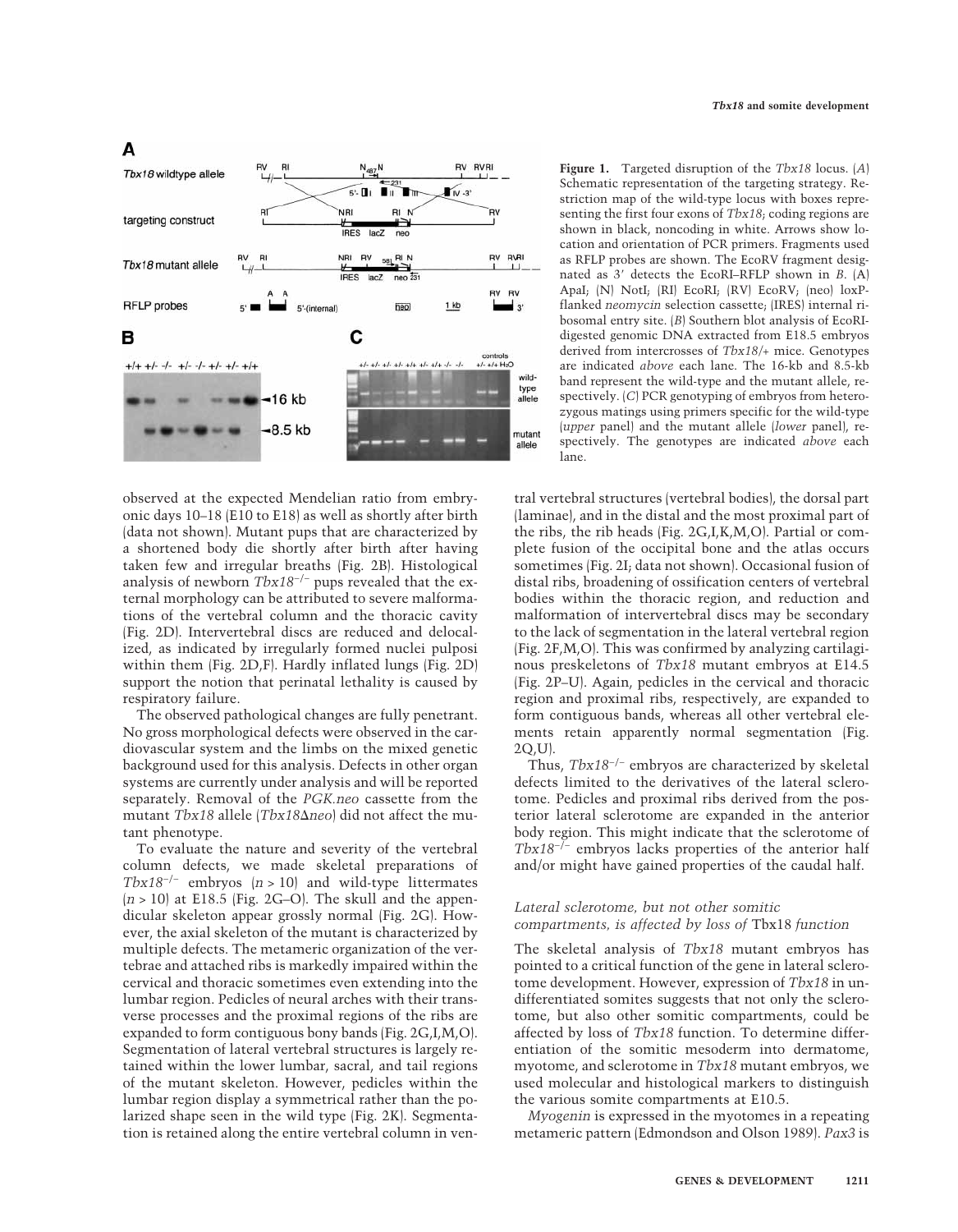**Figure 2.** Morphology and skeletal defects of newborns and embryos mutant for *Tbx18*. (*A*,*B*) External morphology. The *Tbx18*−/− pup (*B*) has a shorter body axis than the wild type (*A*). (*B*–*F*) Hematoxylin-andeosin-stained sagittal sections of newborn *Tbx18*−/− pups and wild-type littermates. The mutant (*D*) shows a massive kink in the vertebral column of the thoracic region (arrow); the lung (l) is not inflated. Higher magnification of the thoracic vertebral column showing regular spacing between vertebral bodies (vb) and intervertebral discs (iv) in the wild type (*E*), and distorted nuclei pulposi (arrows) within thinner intervertebral discs in the mutant (*F*). (*G*–*O*) Skeletal preparations of *Tbx18*−/− newborns. Lateral view of whole skeletons (*G*) and higher magnification of the cervical/upper thoracic (*H*,*I*) and lumbar (*J*,*K*) regions of wild-type and mutant pups. (*I*) The arrow points to a small orifice for a spinal nerve within the pedicle band in the mutant. (*K*) Note altered shape of pedicles (p) in the mutant. (*L*,*M*) Dorsal views showing smaller rib cage with ossification band in the proximal region (arrows) and fusions of distal ribs (arrowhead) in *Tbx18*−/− pups (*M*). (*N*,*O*) Ventral view of a wild-type (*N*) and a *Tbx18*−/− (*O*) thoracic region showing that rib heads remain separate in the mutant (arrows). (*P*–*U*) Alcian blue stainings of the cartilaginous preskeleton in whole E14.5 *Tbx18*−/− embryos. Lateral views of upper cervical (*P*,*Q*) and lumbar regions (*R*,*S*); dorsal views of rib cages (*T*,*U*) of wild type (*P*,*R*,*T*) and  $Tbx18^{-/-}$  embryos (*Q*,*S*,*U*). Arrows point to expanded pedicles (*Q*) and proximal ribs (*U*) in mutant embryos.

first expressed in newly forming somite; later it becomes restricted to the dermomyotome (Goulding et al. 1994). *Paraxis* is expressed in the anterior PSM, then in the newly formed somite and subsequently in the dermatome and dermomyotome (Burgess et al. 1995). *Pax1* transcripts are expressed in ventromedial sclerotomal cells (Deutsch et al. 1991). *Pax9* is expressed in the ventrolateral sclerotome compartment with a strong upregulation in the posterior somite half (Neubüser et al. 1995). *Mox1* is expressed strongly in caudal but less strongly in cranial somite halves (Fig. 3A, panels a,c,e,g,i,k; Candia et al. 1992).

In situ hybridization analysis on whole E10.5 embryos revealed that expression of *Myogenin*, *Pax3*, *Paraxis*, and *Pax1* is unchanged in *Tbx18*−/− embryos (Fig. 3A, panels b,d,f; data not shown). This suggests that the (dermo) myotome is not affected, and medial sclerotome is not expanded at the expense of lateral sclerotomal fates in the absence of *Tbx18*. Early expression of *Pax9* and *Mox1* in newly formed somites is unaltered in mutants. However, the differential expression between anterior and posterior somite halves is progressively replaced by a more uniform and high expression (Fig. 3A, panels  $h,j,l$ ).

Consistent with the skeletal phenotype and altered ex-



pression patterns of *Pax9* and *Mox1,* we observed histological differences within the lateral sclerotome of *Tbx18*−/− embryos. Histological stainings of parasagittal sections through the lateral sclerotome of the cervical region at E10.5 show a regular pattern of cell density differences between anterior and posterior somite halves in the wild type (Fig. 3B, panel a). In *Tbx18*−/− embryos, cell densities between the two halves are indistinguishable (Fig. 3B, panel b).

Higher cell density of the posterior lateral sclerotome in the wild type is caused by a higher cellular proliferation rate in the posterior somite half (Fig. 3C). In E10.5 *Tbx18*−/− embryos, the BrdU labeling index reflecting cellular proliferation rates of anterior halves has increased to the level of posterior halves in the lateral sclerotome of the cervical region (Fig. 3C, panel a). However, no differences in BrdU incorporation between wildtype and mutant embryos were noticed in anterior and posterior halves, respectively, of newly formed somites at E9.5 (Fig. 3C, panel b).

To address whether loss of *Tbx18* affects programmed cell death in the somitic mesoderm, we analyzed apoptosis in wild-type and mutant embryos (Fig. 3D). At E10.5, we observed increased apoptosis in the anterior lateral sclerotome of cervical regions of *Tbx18*−/− em-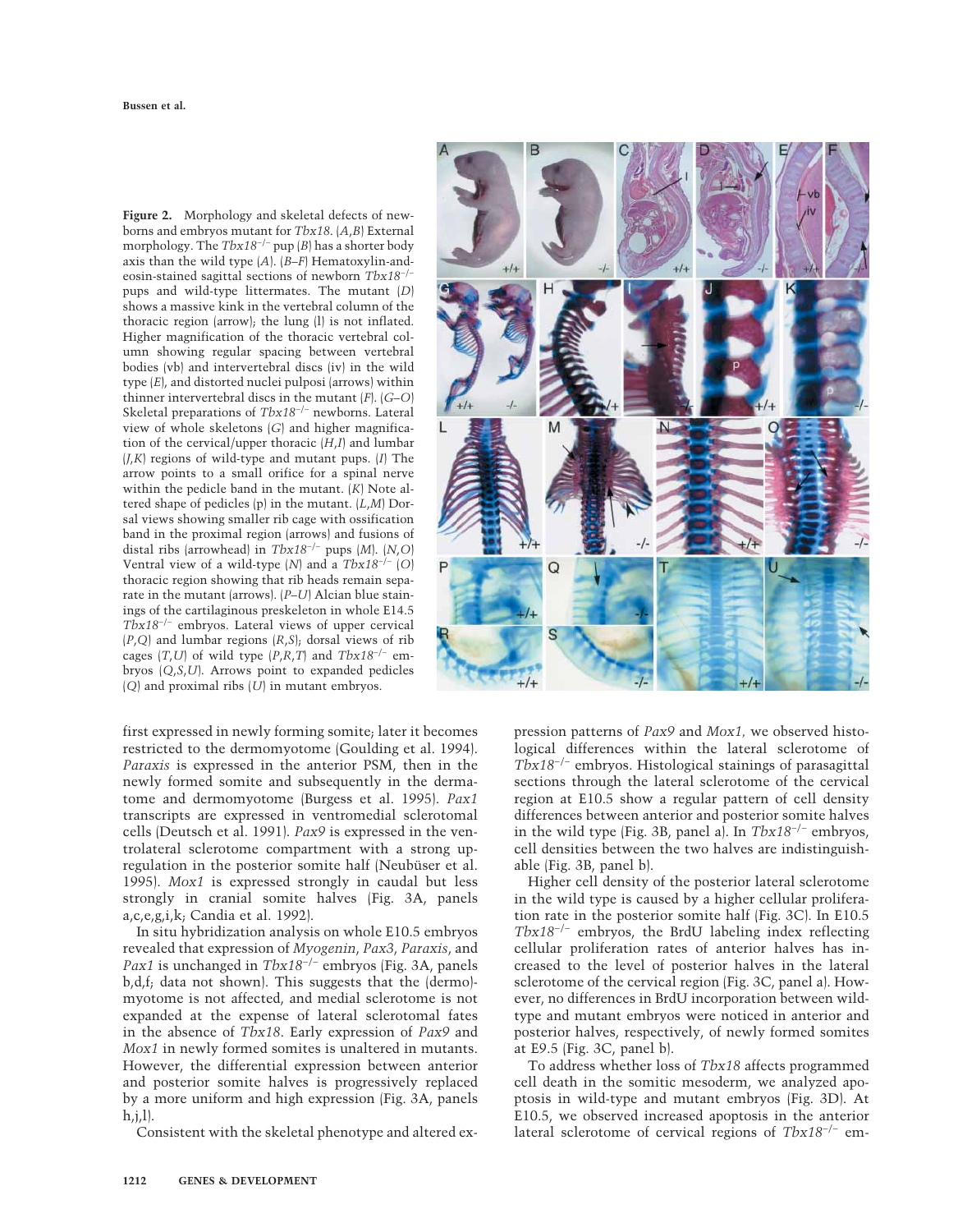

**Figure 3.** Somite development and differentiation in *Tbx18* mutant embryos. (*A*) In situ hybridization analysis for markers of somite differentiation at E10.5, in the wild-type (panels *a*,*c*,*e*,*g*,*i*,*k*) and in *Tbx18*−/− mutants (panels *b*,*d*,*f*,*h*,*j*,*l*). Markers for myotome (*Myogenin*, panel *b*), dermomyotome (*Pax3*, panel *d*), and ventral sclerotome (*Pax1*, panel *f*) are unchanged in *Tbx18*−/− embryos. Progressive loss of polarized *Pax9* (panels *g*,*h*, and higher magnification of thoracic somites in panels *i*,*j*) and *Mox1* (panels *k*,*l*) expression. (*B*) Histological analysis of sclerotome compartmentalization in cervical regions of *Tbx18*−/− embryos at E10.5. In the wild type (panel a), a regular pattern of less condensed anterior (a) and more condensed posterior (p) lateral sclerotomal cells is visible. (Panel *b*) In *Tbx18*−/− embryos, cell densities are similar in both compartments. Arrowheads point to spinal nerves passing through anterior halves. (*C*) Analysis of cell proliferation in somites of *Tbx18*−/− embryos. Labeling index is defined by the ratio of BrdU-positive cells to total cell number in the analyzed area. (Panel *a*) At E10.5d, labeling indices between anterior and posterior sclerotomal halves of cervical somites are clearly different in the wild type (anterior,  $0.278 \pm 0.036$  vs. posterior,  $0.386 \pm 0.048$ ). In *Tbx18*−/− embryos, cell proliferation in anterior somite halves as judged by the labeling index has almost reached the rate of posterior halves (anterior,  $0.348 \pm 0.051$ , vs. posterior,  $0.383 \pm 0.076$ ). The increase of proliferation between anterior halves of wild type and mutant is statistically significant  $(p = 0.0022)$ . (Panel *b*) In forming somites at E9.5, no difference in cell proliferation was detected between anterior and posterior halves of wild-type (anterior,  $0.561 \pm 0.091$ ; posterior, 0.548 ± 0.094) and *Tbx18*−/− embryos (anterior,  $0.0624 \pm 0.041$ ; posterior,  $0.599 \pm 0.062$ ), respectively. The overall increase in the mutant is not statistically relevant. (*D*) Analysis of apoptosis in somites of *Tbx18*−/− embryos. (Panels *a*,*b*) E10.5. Increased apopto-

sis (arrows) in the anterior lateral sclerotome of cervical somites of *Tbx18*−/− embryos (panel *b*) compared with wild type (panel *a*). Arrowheads point to spinal nerves. (Panels *c*,*d*) E9.5d. No difference in apoptosis was detected in somites of *Tbx18*−/− embryos (panel *d*), respectively.

bryos (Fig. 3D, panel b). Analysis of newly formed somites at E9.5 did not reveal any differences in apoptosis between mutant and wild type at this stage (Fig. 3D, panel d).

In summary, molecular and histological analysis of somite differentiation in *Tbx18* mutant embryos suggest that *Tbx18* might play a crucial role in the development of the lateral sclerotome. Anterior halves of the lateral sclerotome acquire features of posterior halves. In addition, lack of *Tbx18* results in increased programmed cell death in the anterior sclerotomal compartment. Thus, *Tbx18* might be important in maintaining anterior fates by repressing posterior somite (sclerotome) fates. Alternatively, *Tbx18* might act indirectly by preventing cells from the posterior somite halves from migrating into the anterior halves. To distinguish these possibilities and to determine the genetic pathway in which *Tbx18* acts, we used whole-mount in situ hybridization to analyze expression of markers for AP-somite polarity in *Tbx18* mutant embryos, as well as expression of *Tbx18* in somitogenesis mutants.

## *AP-somite polarity is established but not maintained in* Tbx18 *mutant embryos*

*Tbx18* shows polarized expression in anterior halves of prospective somites S0 and S-1 of the PSM and later in epithelial and maturing somites (Fig. 4A, panels a,b). Expression of *Tbx18* in *Dll1*−/− embryos is contiguous, arguing that the Delta/Notch pathway exerts a repressive function on *Tbx18* expression in prospective and definitive posterior somite halves (Fig. 4A, panels c,d). *Uncx4.1* might partly mediate *Dll1*-repression, as indicated by contiguous expression of *Tbx18* in somites of *Uncx4.1*−/− embryos (Fig. 4A, panels g,h). Interestingly, the two PSM stripes of *Tbx18* expression are preserved, suggesting that an additional factor is required to mediate *Dll1*-dependent repression in this domain. *Pudgy* is a natural mutant of the *Dll3* gene in the mouse (Kusumi et al. 1998). Expression of *Tbx18* in *pu/pu* embryos is fuzzy (Fig. 4A, panels e,f), supporting that *Dll3*-dependent processes are required to maintain distinct anterior and posterior somite compartments (Dunwoodie et al. 2002).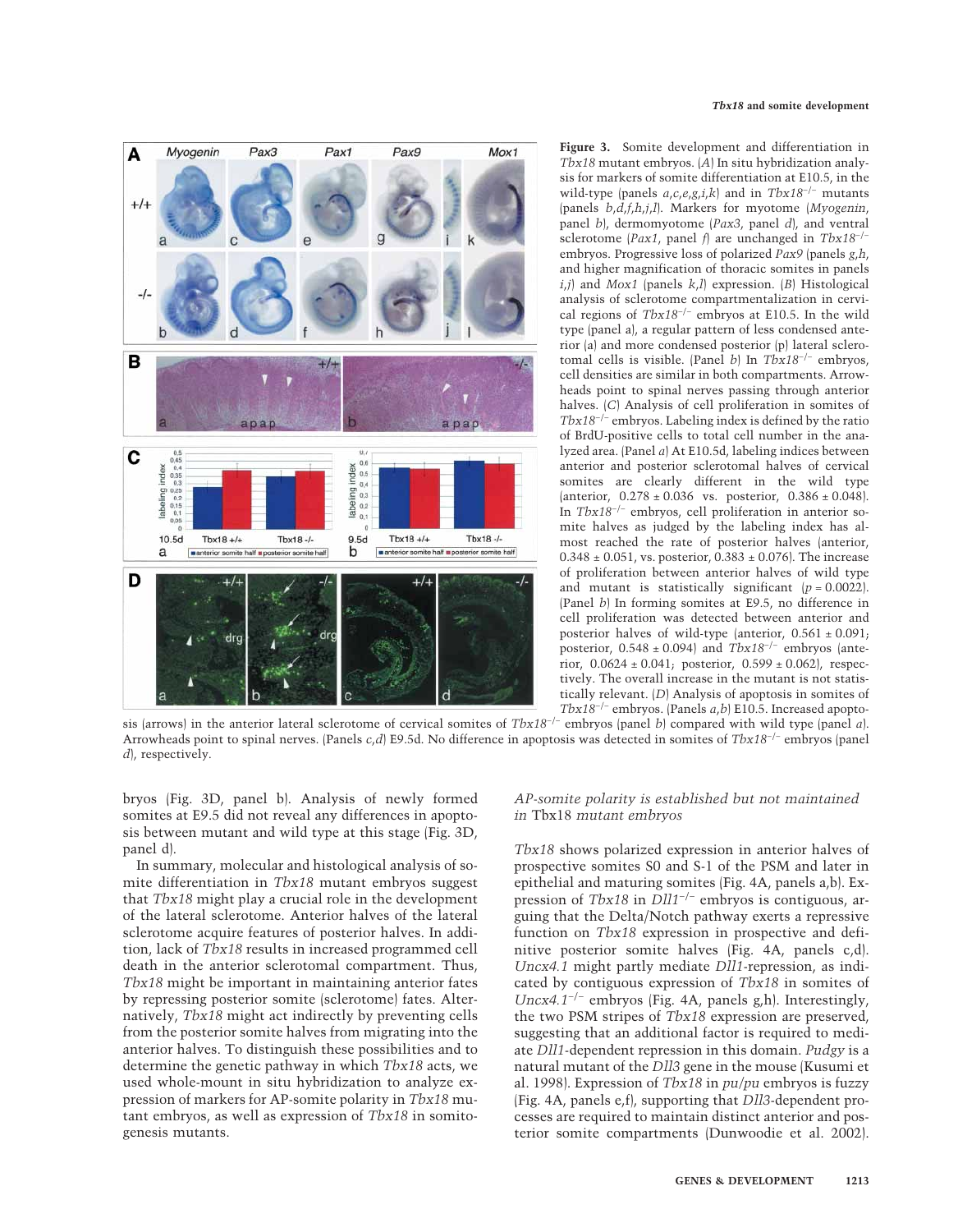**Figure 4.** Regulation and function of *Tbx18* in anterior–posterior somite polarity. (*A*) Whole-mount in situ hybridization analysis of *Tbx18* expression in embryos with defects in somitogenesis at E10.5. (Panels *a*,*c*,*e*,*f*) Whole embryos. (Panels *b*,*d*,*f*,*h*) Higher magnification of posterior trunk regions. (Panels *a*,*b*) In the wild type, *Tbx18* expression is restricted to anterior halves of prospective and definitive somites. (Panels *c*,*d*) *Tbx18* is expressed throughout the anterior PSM and somites in *Dll1*−/− embryos. (Panels *e*,*f*) Expression boundaries are fuzzy in *pudgy/pudgy (Dll3*−/−) embryos. (Panels *g*,*h*) In *Uncx4.1*−/− embryos, there is continuous expression of *Tbx18* in posterior somite halves but not in the PSM region (arrows). (*B*) Whole-mount in situ hybridization analysis of expression of markers for early AP-somite polarity in posterior trunks at E10.5. Markers as indicated in the figure and described in the text are not changed in *Tbx18*−/− (panels *b*,*d*,*f*,*h*,*j*,*l*,*n*,*p*) compared with wild-type (panels *a*,*c*,*e*,*g*,*i*,*k*,*m*,*o*) embryos. (E B2) EphrinB2. (*C*) In situ hybridization analysis of *Uncx4.1* expression at E10.5 in *Tbx18*−/− embryos. Whole embryos (panels *a*,*b*), posterior trunk regions (panels *c*,*d*), and sections of cervical somite regions (panels *e*,*f*) with anterior to the right. (Panels *a*,*c*,*e*) In the wild type, *Uncx4.1* expression is confined to posterior somite halves. (Panels *b*,*d*,*f*) In *Tbx18*−/− embryos, *Uncx4.1* expression progressively expands into the anterior somite compartment. (*D*) Analysis of peripheral nervous system development in *Tbx18*−/− embryos. (Panels *a*,*b*) HEstained parasagittal sections of cervical regions at E13.5. In the wild type (panel *a*), dorsal root ganglia (drg) are clearly separated; in *Tbx18*−/− embryos (panel *b*), they are fused. (Panels *c–f*) Antineurofilament staining to reveal the organization of spinal nerve projections at E10.5. In the wild type (panels *c*,*e*), spinal nerves traverse the anterior half of each mature somite, and in the mutant some spinal nerves are lacking (arrows in panel *d*); partly, the ones present appear thinner than in the wild type (arrows and arrowheads in panel *f*), particularly at their base.

To confirm whether *Tbx18* indeed acts downstream of the *Dll/Notch-Mesp2* network, we analyzed expression of markers for early AP-somite polarity in *Tbx18* mutant embryos.

*Cer1* is expressed in anterior halves of forming somites S-1 and S0 and in newly epithelialized somites (Biben et al. 1998). *EphA4* has an additional expression domain in the posterior PSM (Nieto et al. 1992). *Mesp2* expression is dynamic in somite S-1, where it becomes progressively restricted to the prospective anterior somite half (Saga et al. 1997). *Dll1* expression is found in the tailbud, the PSM, and in caudal halves of forming and epithelial somites (Bettenhausen et al. 1995). *Dll3* expression is confined to the PSM and the anterior halves of forming somites. Down-regulation quickly occurs after epithelial somites have formed (Dunwoodie et al. 1997). *Notch1* is expressed in the anterior PSM. *Notch2* is coexpressed with *Notch1* in the anterior PSM but is also detected in anterior halves of forming somites (Williams et al. 1995).



*Ephrin B2* expression is found in the anterior PSM and in posterior somite halves. Somitic expression gradually weakens with somite differentiation (Wang and Anderson 1997).

Expression of all of these genes was not affected in *Tbx18*−/− embryos (Fig. 4B), strongly suggesting that establishment of AP polarity in somites is independent from *Tbx18*. To study whether *Tbx18* plays a role in maintaining this polarity, we analyzed expression of *Uncx4.1* in *Tbx18* mutant embryos (Fig. 4C). Expression of *Uncx4.1* is established normally in *Tbx18*−/− embryos. However, starting from somites IV to V, the anterior expression boundary of *Uncx4.1* becomes blurred. Concomitantly, the *Uncx4.1* expression stripe progressively expands anteriorly, leading to homogenous expression of *Uncx4.1* throughout cervical and thoracic somites (Fig. 4B, panels d,f). Normal *Uncx4.1* expression in newly formed somites strongly argues that *Tbx18* does not control somite polarization by transcriptional repression of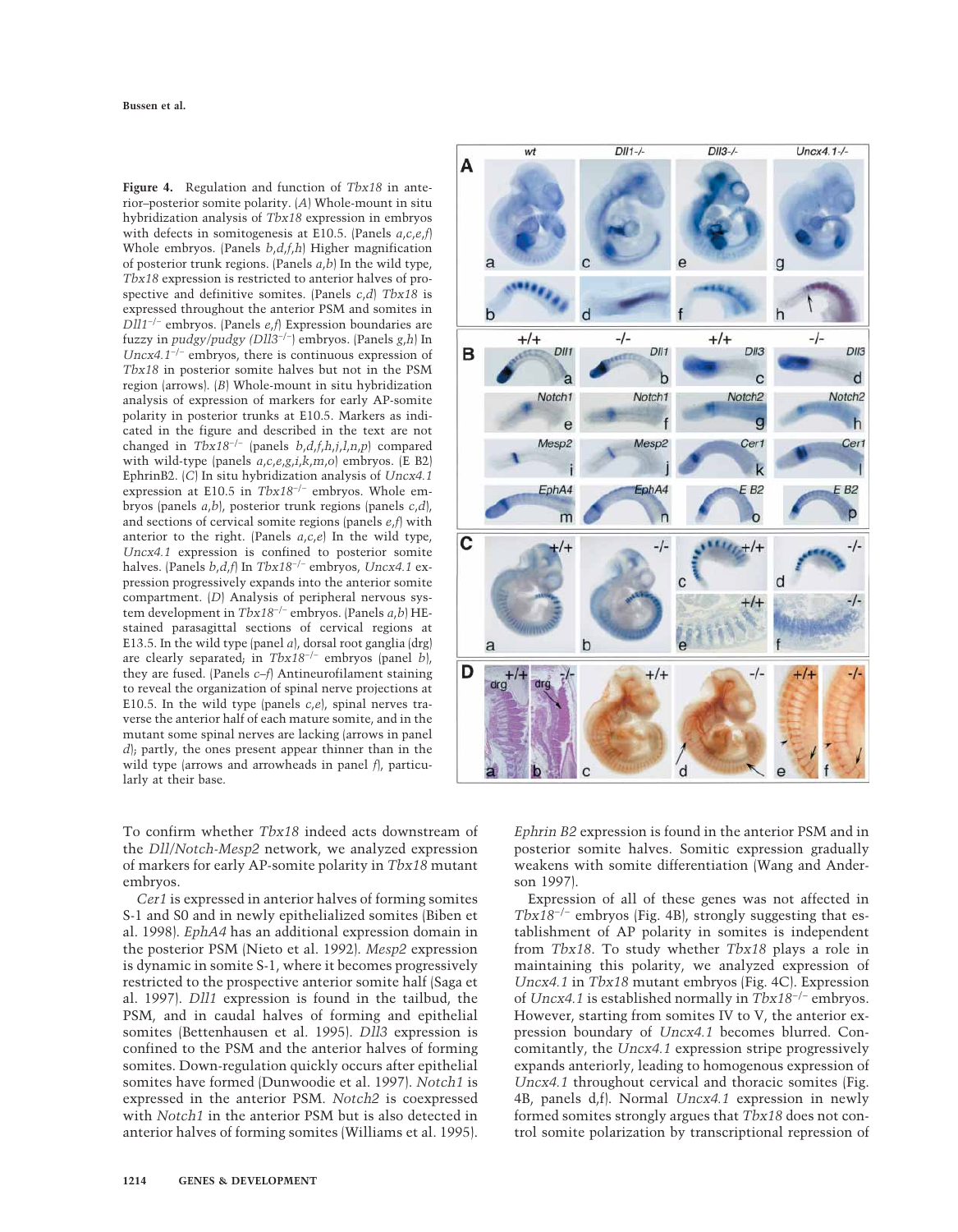*Uncx4.1*. Rather, *Tbx18* might prevent immigration of posterior somite cells into the anterior compartment during subsequent somite development.

At this point, we lack markers to determine the fate of cells from anterior somite halves. *LacZ* expression from the  $Tbx18$  mutant allele could not be used because  $\beta$ -galactosidase staining activity does not recapitulate the *Tbx18* expression pattern (data not shown).

In the wild type, the polarity of the somite patterns the adjacent tissues including the neural crest. Mediated by repulsive forces from the posterior somite half, neural crest cells exclusively migrate through the anterior somitic half, resulting in a metameric pattern of spinal ganglia and nerves (Keynes and Stern 1984). In *Tbx18*−/− embryos, the dorsal root ganglia partly fuse, a process that can be observed from E10.5 onward (Fig. 4D, panel b). Immunohistochemical detection of neurofilament at this stage reveals a partial loss of spinal nerve projections or deflections from their path through anterior somite halves (Fig. 4D, panel d,f). Partly, spinal nerves transversing anterior somite halves appear thinner than in the wild type, suggesting that repulsive forces from posterior somite halves have spread anteriorly (arrows and arrowheads in Fig. 4D, panel f). This agrees with our finding from *Uncx4.1* expression that posterior somite halves expand anteriorly in the mutant.

In summary, our analysis of AP-somite polarity in *Tbx18* mutant embryos clearly points to a crucial function of this transcription factor in maintaining rather than establishing somite compartmentalization.

## Tbx18 *is sufficient to change anterior–posterior somite compartmentalization*

The histological and molecular analysis of *Tbx18* mutant embryos has unambiguously demonstrated a requirement for *Tbx18* in maintaining AP-somite compartmentalization and mediating lateral sclerotome development. To investigate whether *Tbx18* is sufficient to promote the formation of the anterior somite compartment, we generated transgenic mice ectopically expressing *Tbx18* throughout somites. We fused the *Tbx18* coding region to the msd-enhancer from the *Delta-like1* gene, followed by a *GFP*-tag for detection of the induced RNA. The msd-enhancer directs heterologous gene expression in the anterior PSM, newly formed somites, and myotomes of differentiating somites. Thus, overexpression in the anterior somite halves and misexpression in the posterior halves may be achieved.

Ten transgenic founder mice were obtained. All bred and transmitted the transgene to the offspring. None of the hemizygous carriers showed external morphological changes indicative of skeletal malformations. In order to detect more subtle phenotypes, we analyzed skeletal preparations of E18.5 embryos from matings of hemizygous transgenic males with wild-type females. In two lines (line 2 and line 20), we found in the expected Mendelian ratio weak skeletal changes compatible with a perturbed AP polarity of the lateral sclerotome. In situ hybridization analysis of *GFP*-expression confirmed

transgene expression at E10.5 in hemizygous embryos of either line. As expected, msd-mediated transgene expression was restricted to the PSM, newly formed somites, and the myotome of differentiating somites (Fig. 5A, panels b,c).

To further analyze the effect of forced *Tbx18* expression on the phenotypic outcome, we studied hemi- and homozygous transgenic mice of lines 2 and 20. Because we reasoned that high transgene expression might result in strong skeletal phenotypes incompatible with postnatal life, we restricted our skeletal analysis to E18.5 embryos derived from hemizygous intercrosses of line 2 and line 20, respectively (Fig. 5B). Homozygosity was ascertained by quantitative PCR (see Materials and Methods). Doubling transgene doses led to more severe skeletal phenotypes in both lines. In hemizygous embryos of transgenic msd: $Tbx18$  line 2, proximal ribs and pedicles are slightly thinner, as in the wild-type control (Fig. 5B, panels b,g,l, arrows). Homozygotes of this line show more pronounced thinning of both elements. In some of the ribs and vertebrae, partial loss of pedicles and proximal ribs occurs (Fig. 5B, panels c,h,m, arrows). The skeletal phenotype of hemizygous transgenic embryos of line 20 is similar to that of homozygous transgenics of line 2 (Fig. 5B, panels d,i,n). Homozygous transgenics of msd::Tbx18 line 20 exhibit the most severe skeletal malformations. Pedicles and proximal ribs all along the vertebral column are largely reduced or absent (Fig. 5B, panels e,j,o, arrows). As a secondary consequence, transgenic embryos show severe lordosis of the vertebral column in the thoracic region, a small and distorted rib cage, and a reduced body length (Fig. 5B, panels e).

Contrary to the *Tbx18* loss-of-function phenotype, elements derived from the posterior compartment of the lateral sclerotome are reduced in transgenic embryos. To confirm that the phenotypic consequences of *Tbx18* misexpression are restricted to changes in somite and lateral sclerotome AP polarization, respectively, we analyzed expression of differentiation markers for myotome (*Myogenin*) and sclerotome (*Pax9*, *Uncx4.1*), the pan-somite marker *Mox1*, and early AP-polarity markers at E10.5 by RNA in situ hybridization. Because phenotypic changes are most pronounced in the msd: Tbx18 line 20, we only used homozygous embryos of this genotype for our molecular analysis. *Myogenin* expression is unchanged in the transgenic embryos, arguing that differentiation of myotome and (and most likely dermatome) is not affected, although misexpression of *Tbx18* is targeted to these differentiated tissues as well as to their precursor tissues (Fig. 5C, panel g). *Mox1* expression is established normally, but polarized expression is progressively replaced by a low and uniform expression pattern (Fig. 5C, panel h). *Pax9* expression is unchanged in newly forming somites of transgenic embryos. However, posterior stripes with strong expression progressively restrict to the posterior somite border (Fig. 5C, panel i). *Uncx4.1* expression in newly formed somites starts normally but then becomes down-regulated and confined to a thin stripe at the posterior somite border in transgenic embryos (Fig. 5C, panel j). We also analyzed expression of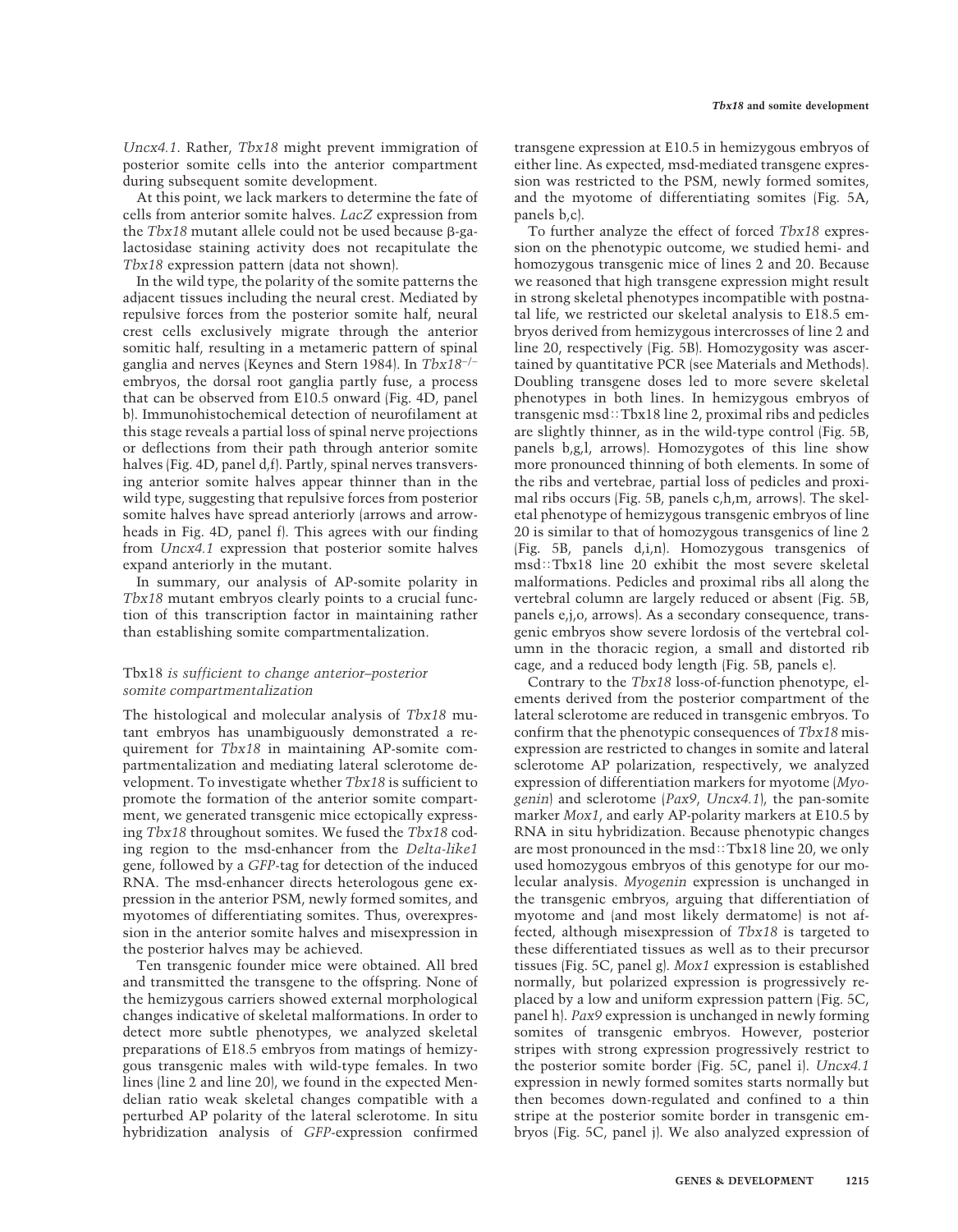**Figure 5.** Ectopic expression of *Tbx18* in somites leads to defects in AP-somite polarity and lateral sclerotome development. (*A*) In situ hybridization analysis of expression of *Tbx18-GFP*-fusion transcripts in E10.5 transgenic embryos. Embryos hemizygous of msd:Tbx18 line #2 (panel *b*) and  $msd::Tbx18$  line #20 (panel *c*) show transgene expression in the PSM, the somitic mesoderm, and the myotome.  $\langle B \rangle$  Skeletal malformations in msd::tbx18 transgenic at E18.5. Genotypes of embryos are indicated *above* each row. (Panels *a–e*) Lateral views of whole skeletal preparations of wild-type and transgenic embryos. Arrow in panel *e* points to reduced pedicles along the vertebral column. (Panels *f–j*) Higher magnification of the lumbar region of the skeletal preparations shown in panels *a–e*. Arrows in panels *h*, *i*, and *j* point to reduced pedicles. (Panels *k–o*) Higher magnification of the rib cage in a dorsal view of the skeletal preparations shown in panels *a–e*; arrows in *l*, *m*, and *o* point to reduced or missing proximal ribs. (*C*) In situ hybridization analysis of somite differentiation and polarization in homozygotes of msd::Tbx18 (tg/tg) line #20 at E10.5. Genotypes are indicated in the figure. (Panel *g*) *Myogenin* expression is unchanged. (Panel *h*) *Mox1* expression in posterior somite halves is reduced to a thin stripe in the interlimb region of transgenic embryos. (Panel *i*) The strong posterior *Pax9* expression domain is reduced in the interlimb region of  $msd::Tbx18$ transgenic embryos. Anterior is up. (Panel *j*) *Uncx4.1* expression analysis reveals reduction of posterior somite compartments in transgenic embryos. Note that *Uncx4.1* expression is normal in the most recently formed five to six somites. (Panel *k*) *Dll1* expression in the PSM and in the most recently formed three somites is unchanged in transgenic embryos, then expression gets progressively



weaker. (Panel *l*) *EphrinB2* (E B2) expression is normal in the first four to five somites of transgenic embryos, then it gets weaker. (*D*) Antineurofilament staining to reveal the organization of spinal nerve projections in homozygotes of msd: Tbx18 line #20 at E10.5. The metameric organization of spinal nerve projections is maintained in transgenic embryos (panel *b*); however, they appear less bundled (panel *d*). Higher magnification of the interlimb region of the embryos shown in panels *a* and *b*. Anterior is to the *left*. (Panel *d*) Arrows in the small inset figure point to colaterals leaving the nerve.

*Dll1* and *EphrinB2*, both of which are expressed in posterior halves of newly formed somites (Fig. 5C, panels e,f). Expression of both genes was found to be unchanged in early somites. In older somites (>SIII) of some transgenic embryos, *Dll1* and *EphrinB2* expression appear weaker (Fig. 5C, panels k,l). This suggests that ectopic expression of *Tbx18* indeed results in changes of APsomite and lateral sclerotome polarity but does not affect somite development in general.

Reduction of posterior somite compartments should lead to altered spinal nerve projection through the somites. Antineurofilament staining in homozygous embryos at E10.5 shows that spinal nerves are less bundled, with single axons projecting even laterally away from the bundle (Fig. 5D, panel b, arrows), strongly arguing for a reduction of repulsive forces from posterior somite compartments.

In summary, misexpression of *Tbx18* in newly formed somites leads to expansion of the anterior and a reduction of the posterior somite compartment. The conse-

quent change in the subdivision of the lateral sclerotome manifests itself as a partial or complete reduction of pedicles and proximal ribs. Ectopic expression of *Tbx18* does not affect the initial specification of anterior and posterior somite halves. Hence, *Tbx18* is not only required to maintain AP-somite compartmentalization, but is also sufficient to expand anterior compartments after their initial specification.

# **Discussion**

The segmental organization of the axial skeleton and peripheral nervous system of vertebrates depends on the subdivision of somites into anterior and posterior compartments. This study shows that specification and maintenance of anterior and posterior somite halves are separate processes with distinct molecular requirements and that the T-box transcription factor Tbx18 maintains the integrity of the anterior somite compartment. Thus, *Tbx18* mediates maintenance of AP-somite compart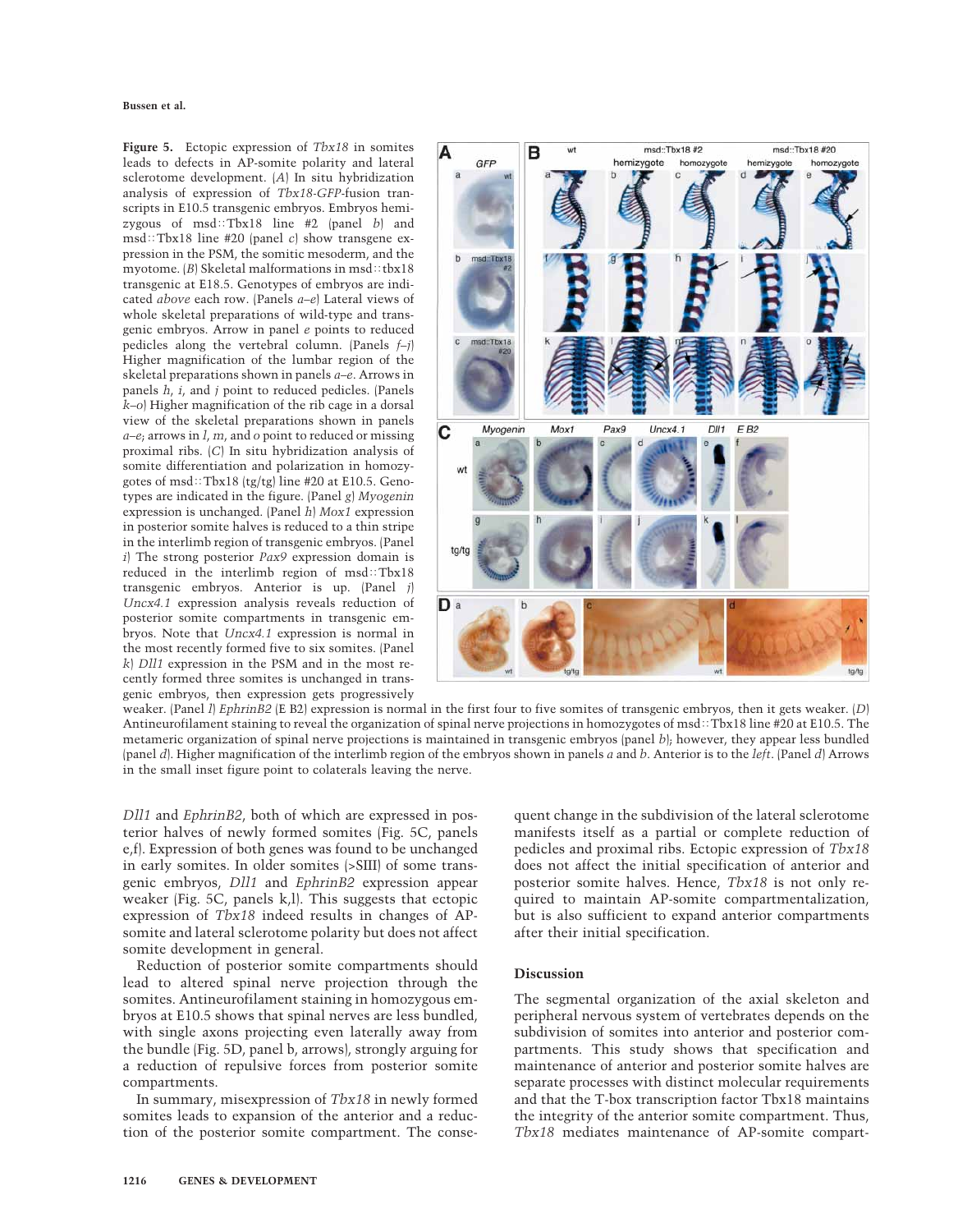mentalization, lateral sclerotome development, and resegmentation.

# Tbx18 *maintains rather than specifies anterior somite compartments*

Loss of *Tbx18* function results in skeletal defects characterized by expansion of pedicles and proximal ribs, which are derived from posterior lateral sclerotome (Aoyama and Asamato 2000; Huang et al. 2000). These defects resemble the results of experimental somite manipulations in chick embryos where tissue blocks consisting of multiple caudal somite halves were used to replace normal somitic mesoderm. In contrast, ectopic expression of *Tbx18* throughout somites leads to a dosedependent reduction of these elements resembling the consequences of combining multiple anterior somite halves in chick embryos (Goldstein and Kalcheim 1992). Together, the loss and ectopic expression phenotypes indicate that *Tbx18* is both necessary and sufficient to promote the development of anterior somite half derivatives.

*Tbx18* could either specify anterior somite fates, or it could be required to maintain the integrity of the anterior somite compartment. In the first alternative, loss of *Tbx18* function would result in acquirement of a posterior somite half "default" state in anterior halves; ectopic expression of *Tbx18* in posterior somite halves would respecify them into anterior halves. In the second possibility, the primary role of *Tbx18* could be to control separation of cells normally residing in different somite compartments. We favor a primary role for *Tbx18* in maintaining the AP subdivison of somites for the following reasons.

First, somite polarity of newly formed somites is unchanged in *Tbx18*−/− embryos, indicating that anterior and posterior somite halves are correctly specified by the *Delta/Notch-Mesp2* network. Thus, *Tbx18* acts downstream of the *Delta/Notch* and *Mesp2* network that establishes AP polarity within somites. In *Dll1* mutant embryos, *Tbx18* expression is contiguous in the anterior PSM and the somitic mesoderm. Thus, the restricted expression of *Tbx18* in anterior compartments appears to be achieved by *Dll1*-mediated repression in posterior somite halves.

Second, expression of a gene (*Uncx4.1*) with polarized expression along the body axis progressively expands during somite differentiation, leading to expression throughout the somite in the cervical region in *Tbx18*−/− embryos. This indicates a progressive reduction of anterior somite compartments.

Third, expansion of lateral vertebral elements and proximal ribs is essentially restricted to cervical and thoracic levels. This phenotype is not compatible with early loss of anterior somite half specification. In such a case, as exemplified by the *Mesp2* mutant (Saga et al. 1997), the metameric organization should be lost along the entire vertebral column. The progressive, thus slow, nature of expansion of posterior somite compartments may account for the stronger phenotype in the anterior trunk

region. All of these findings point to the fact that *Tbx18* neither controls differentiation of somites nor specifies or influences anterior somite half development in newly forming somites.

Cells within the anterior compartment are not characterized by increased apoptosis in the *Tbx18* mutant. The lack of suitable markers did not allow us to follow their fate. Possibly, these cells also lose their compartment restriction and move posteriorly. Alternatively, cells from anterior somite halves remain restricted to their original anterior somite halves. Circumstantial evidence for such a scenario may come from our analysis of apoptotic cell death in cervical somites. An increase of programmed cell death was restricted to the anterior lateral sclerotome in the mutant, suggesting that anterior cells might still be confined to their original compartment. However, we cannot exclude that cells from the posterior half now exposed to a new environment are subject to increased apoptosis. Clearly, future experiments need to address the questions of migration of cells from anterior and posterior somite halves by cell labeling experiments in vivo.

The results of our analysis of  $msd::Tbx18$  transgenic embryos further supports the idea that *Tbx18* regulates the maintenance of distinct anterior and posterior compartments rather than specifying anterior somite halves, because somite compartments are normally established but posterior halves are progressively reduced. The msd-enhancer/promotor used in this experiment mediates transgene expression throughout the somite. It is unclear whether overexpression of *Tbx18* in anterior somite halves, misexpression in posterior somite halves, or the combined effect of both accounts for the reduction of posterior somite compartments in transgenic embryos. Without having deciphered the molecular pathways regulated by *Uncx4.1* and *Tbx18*, it is difficult to imagine what consequences that coexpression of both genes in one cell might have. However, the massive reduction of posterior somite compartments in transgenic embryos raises the possibility that forced overexpression of *Tbx18* may override posterior somite specification.

Recombination and transplantation experiments in the chick have shown that anterior and posterior somite halves display differential adhesive properties (Stern and Keynes 1987). Anterior and posterior cells only mix with cells from like somite halves, whereas somite cells from unlike halves maintain a boundary between them. Analysis of *N-Cadherin* and *Cadherin11* double mutant mice has confirmed that the two somite halves display distinct adhesive properties (Horikawa et al. 1999). It is tempting to speculate that *Tbx18* regulates integrity of anterior somite halves by regulating the selective adhesion of cells within them. Posterior cells might express their own adhesion system, or alternatively, they might not selectively adhere to each other but might be prevented from invading the anterior compartment. Loss of *Tbx18* function could result in decreased adhesion among anterior cells, allowing posterior cells to invade. Conversely, misexpression of *Tbx18* would confer new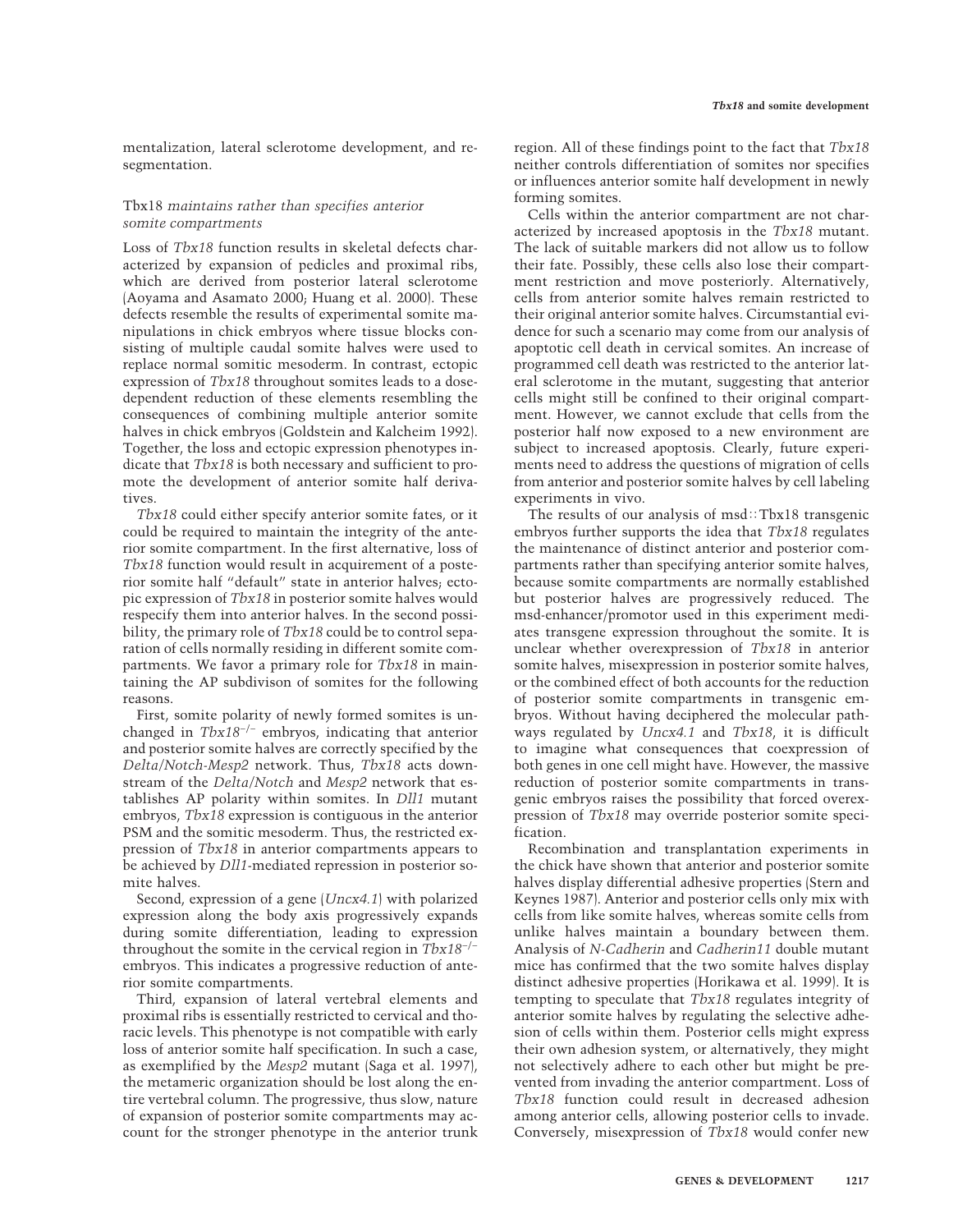adhesion properties to posterior somite cells, making them stick to other anterior-like cells.

Instead, or in addition, *Tbx18* might regulate a system of repulsive forces exerted from the anterior onto the posterior compartment. Such a system is exemplified by the Eph-Ephrin pair of transmembrane ligand and receptor that governs the selective migration of spinal nerves through anterior somite halves. Here, posterior somite halves express a repulsive molecule that is sensed by the receptor expressed in axonal membranes (Wang and Anderson 1997). Elucidation of the molecular mechanism(s) maintaining AP-somite subdivision will be aided by comparison of mRNA populations of *Tbx18* mutant and wild-type somites.

The finding that the anterior compartment has lost *Tbx18* but has gained *Uncx4.1* function in the mutant complicates analysis of the later function of *Tbx18* in the lateral sclerotome. Our analysis suggests that *Tbx18* maintains cells in the anterior lateral sclerotome by preventing apoptotic cell death, but it could not reveal whether *Tbx18* might additionally regulate cell proliferation. Possibly, *Tbx18* represses cell proliferation in anterior somites and lateral sclerotome. Similarly, *Uncx4.1* may regulate cell proliferation in posterior somite compartments. Thus, antagonistic action of *Uncx4.1* and *Tbx18* might be responsible for higher cell density in the posterior half of the lateral sclerotome from which proximal ribs and pedicles derive.

# *Concerted action of* Uncx4.1 *and* Tbx18 *maintains the separation of anterior and posterior somite compartments*

The comparison of the phenotypic consequences of loss of *Uncx4.1* function (Leitges et al. 2000; Mansouri et al. 2000) with that of gain and loss of *Tbx18*, as presented in this report, argues that the combined action of this pair of transcription factors regulates part of the program of AP-somite compartmentalization and lateral sclerotome differentiation.

Gene-targeting experiments have shown that *Uncx4.1* is specifically required for the development of pedicles and proximal ribs (Mansouri et al. 1997; Neidhardt et al. 1997). Misexpression of *Tbx18* in posterior somite halves results in reduction of pedicles and proximal ribs. Thus, the gain-of-function phenotype of  $msd::Tbx18$  transgenic mice resembles the loss-of-function phenotype of *Uncx4.1* mice. In a sense, the two msd: Tbx18 transgenic lines behave like hypomorphic alleles of *Uncx4.1*.

Our molecular analysis provides evidence that the functional antagonism between *Uncx4.1* and *Tbx18* can be explained by molecular cross regulation. In *Uncx4.1* mutants, *Tbx18* expression is contiguous in the somitic mesoderm. Thus, *Dll1*-dependent anterior restriction of *Tbx18* expression is achieved by *Uncx4.1*-mediated posterior repression. Of course, we cannot state whether *Uncx4.1* directly represses *Tbx18* expression or whether *Uncx4.1* acts indirectly by activating a downstream repressor. Expression of a candidate downstream repressor should be confined to posterior somite halves like that of

*Uncx4.1* itself. To date, a second transcription factor exhibiting such an expression pattern has not been reported.

Maintenance of posterior restricted expression of *Uncx4.1* throughout somitic differentiation argues that *Uncx4.1*, like *Tbx18*, fulfills a maintenance function in AP-somite compartmentalization. Continuous *Uncx4.1* expression is required to confine *Tbx18* expression to anterior somite halves.

Derepression of *Tbx18* in posterior somite halves of *Uncx4.1* mutants provides a molecular explanation for the similarity of skeletal phenotypes of *Uncx4.1* mutants and msd:Tbx18 transgenic mice. Indeed, *Uncx4.1*−/− embryos can be considered as "transgenic" embryos with misexpression of *Tbx18* in posterior somite halves. Although experimental evidence is lacking, it is tempting to speculate that misexpression of *Uncx4.1* in anterior somite halves should result in skeletal malformations similar to those in *Tbx18* mutant mice due to repression of *Tbx18* and subsequent expansion of the posterior somite halves.

In summary, we suggest that *Uncx4.1* and *Tbx18* together are pivotal to the maintenance of AP-somite polarization. After initial specification of anterior and posterior somite halves by the Notch/Delta and *Mesp2* network, this pair of transcription factors maintains somite compartmentalization by preventing migration of anterior or posterior cells into the neighboring compartment. This allows the subdivision of the lateral sclerotome and development of a functional musculoskeletal system.

## **Materials and methods**

## *Generation of* Tbx18 *mutant mice*

To clone the mouse *Tbx18* locus, we screened a 129/Ola genomic cosmid library (obtained from the Resourcenzentrum Berlin) using the mouse cDNA (Kraus et al. 2001) as a probe. Three independent cosmid clones were purified. A 16.5-kb EcoRI fragment harboring the 5'-region of the *Tbx18* transcription unit was subcloned from one of them and characterized by restriction and exon mapping. To generate a targeting construct allowing inactivation of the *Tbx18* gene, we inserted an *IRES.lacZ* fragment followed by a loxP-flanked *neo*-cassette into a NotI site located in the 5-untranslated region of the first exon, flanked by two homology regions of ∼6 kb derived from the EcoRI subfragment (Fig. 1A). With this construction, a short fragment harboring the rest of exon 1 with the 5-translated region was deleted, ensuring the generation of a null allele. The targeting vector was linearized at a unique SalI site and electroporated in ES cells of 129Sv/ImJ genotype. One hundred eightyfive G418 resistant ES cell clones were screened for homologous recombination in the *Tbx18* locus by Southern blot analysis. Eight ES cell clones proved to be correctly targeted and were subsequently used for microinjection into FVB mouse blastocysts. Fifteen chimeric males were obtained and mated to NMRI females. Two chimeras gave germ-line transmission. F1 heterozygous males were crossed to NMRI females, heterozygous offspring intercrossed, and embryos and newborns analyzed for phenotypic alterations. Heterozygous mice were mated with ZP3:: cre mice to remove the *PGK.neo*-cassette by cre-mediated recombination between loxP sites in the female germ line (de Vries et al. 2000). Mice homozygous for this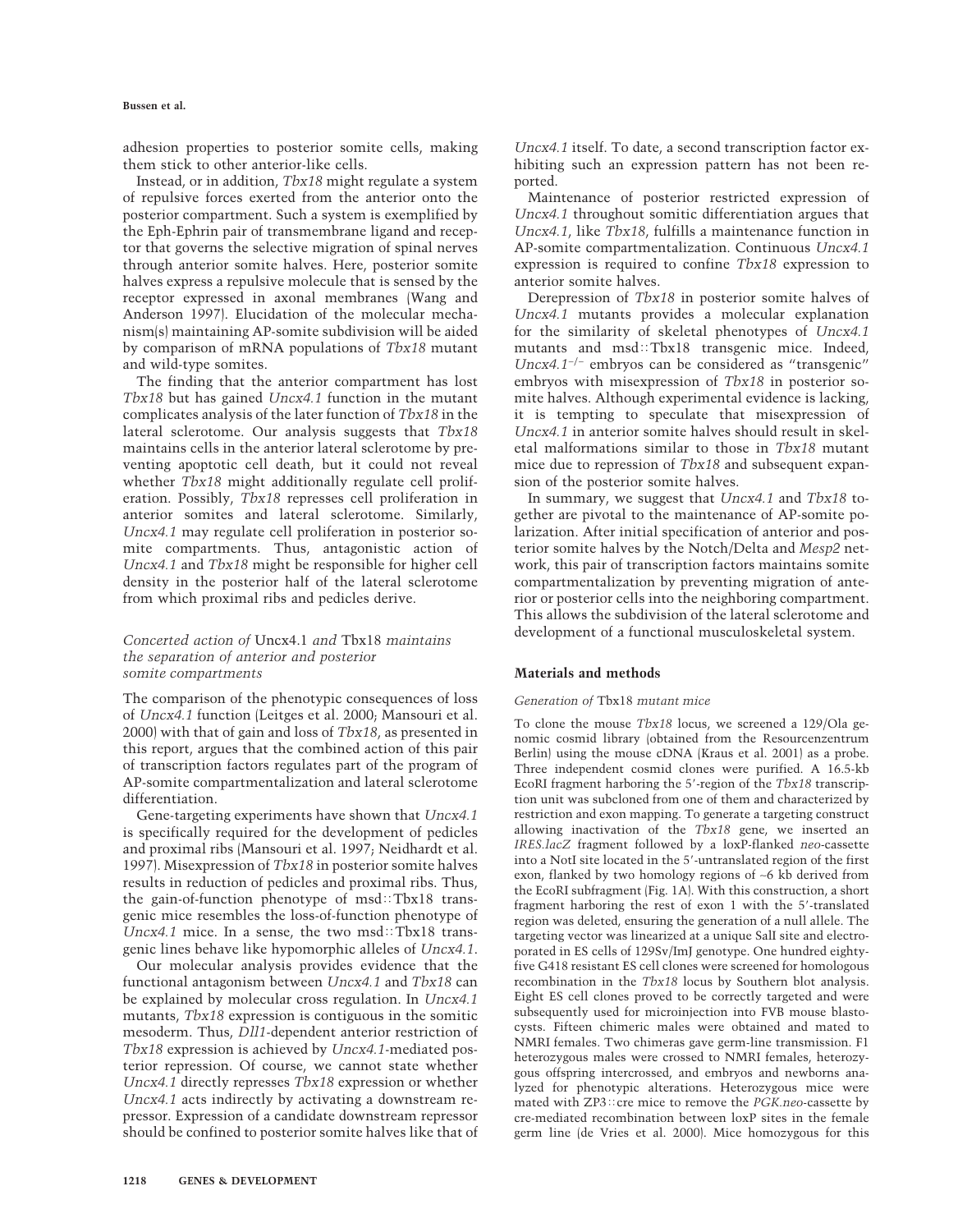*Tbx18*-*neo* allele were phenotypically indistinguishable from mice carrying the allele with the *PGK.neo*-cassette.

#### *Genotyping of* Tbx18 *mutant mice*

Genotypic characterization of ES cells, embryos, and adult mice was done by Southern blot analysis of restriction digested genomic DNA. DNA was derived from ES cells, embryonic yolk sacs, and adult tails, and hybridized with probes distinguishing wild-type and mutant alleles (Fig. 1A). The 5'-probe is a 1.5-kb PCR fragment from the genomic region adjacent but outside the targeting vector that was amplified from the cosmid DNA using sequence information from the mouse genome (primers 458 [5'-ATGAATTCCCGGCACATTTGAAATACAG-3] and 460 [5- ATGAATTCGGGATCTTCTAGCACAGTTC-3]). This probe recognizes a 21-kb EcoRV fragment in the wild type and a 15-kb EcoRV fragment in the mutant. The 5'-internal probe, a 1.3-kb ApaI fragment from the left homology arm, detects a 16-kb EcoRI fragment in the wild type and a 7-kb EcoRI fragment in the mutant allele. The 3'-probe used for routine genotyping of embryos and mice, a 1.5-kb EcoRV fragment, detects a 16-kb EcoRI fragment in the wild type and an 8.5-kb EcoRI fragment in the targeted allele (Fig. 1B).

In addition, a PCR protocol was established to speed up genotyping of *Tbx18* mutant embryos and mice. Primers 487 (sense, 5-GCGCGGAAAAGGGCTCGG-3) and 231 (antisense, 5- CCGGCTTTGGTGATGATC-3) amplify a 700-bp fragment from the wild-type allele, and primers 581 (sense, 5-CAGCC GCTACAGTCAACAG-3) and 231 amplify a 2500-bp fragment from the *Tbx18* mutant allele (Fig. 1A,C).

#### *Generation of* msd::Tbx18 *transgenic mice*

The mesoderm-specific promoter msd is a 1495-bp FokI fragment fused with the minimal promoter of *Dll1* containing the first exon as previously described (Beckers et al. 2000). This msd fragment was ligated to an XhoI–DraI fragment of the *Tbx18* cDNA harboring the entire open reading frame in addition to 235 bp of the 5'-untranslated region (AF306666; Kraus et al. 2001). At the 3-end of the *Tbx18* cDNA, a SmaI–AflII fragment from pd1EGFP-N1 (Clontech #6073-1) harboring *d1EGFP* as an RNA tag followed by a SV40 polyadenylation signal was fused. Integrity of the transgene was verified by sequencing. Transgenic mice were generated by injecting the linearized construct without vector sequences into the pronuclei of FVB fertilized eggs according to standard procedures.

## *Genotyping of* Tbx18 *transgenic mice*

Genomic DNA was isolated either from tails of adult mice or from yolk sacs of embryos at different developmental stages. The presence of the msd: $Tbx18$  transgene was verified by PCR with primers 557 (5'-GGACAACAAGAGATACAGGTA-3') and 558 (5-TCTGATAGGCAGTGACAGTTG-3), resulting in a 500-bp product. Hemizygous and homozygous embryos were distinguished by quantitative PCR against the internal standard HPRT (primers 561, 5'-CACAGGACTAGAACACCT-3' and 562, 5-GCTGGTGAAAAGGACCTC-3).

## *Histological analysis*

Embryos for histological analysis were fixed in Bouin's fixative, paraffin embedded, and sectioned to 10 µm. Sections were stained with hematoxylin and eosin.

#### *Skeletal preparations of embryos and newborn mice*

Skeletal preparations of embryos and newborns were performed as previously described (Mallo and Brändlin 1997). Embryos and mice were fixed in 95% ethanol at least overnight. Then, the cartilage staining was done for 2 d in Alcian blue solution (150 mg/L Alcian blue 8GX in 80% ethanol/20% acetic acid). Embryos were rinsed and postfixed overnight again in 95% ethanol. E14.5 embryos were transferred in methanol and cleared in benzylbenzoate/benzylalcohol (2:1). Older stages were cleared in 2% KOH for 1–2 h at room temperature. Bones were stained with Alizarin red (50 mg/L Alizarin red S in 0.5% KOH) for several hours to overnight at room temperature. A second clearing was performed using 0.25% KOH until the soft tissues became transparent. Following this incubation, the embryos were stepwise transferred to 30% glycerol.

#### *Proliferation and apoptosis assays*

Cell proliferation in tissues of E9.5 and E10.5 embryos was investigated by detection of incorporated BrdU similar to published protocols (Mansouri et al. 2000). In brief, *Tbx18* heterozygous females mated to heterozygous males were injected with bromodeoxyuridine solution (Roche) at 100 µg/g body weight at the day of the conception. Embryos were recovered after 1 h, fixed in 4% paraformaldehyde, and processed via methanol and isopropanol into paraffin. Five-micrometer serial sections were cut and processed for staining. Epitopes were recovered by boiling the slides for 15 min in unmasking solution (VectorLabs) before endogenous peroxidase activity was blocked with  $H_2O_2$ . The sections were treated with mouse-on-mouse blocking reagent according to the manufacturer (VectorLabs) before the antigen was detected by successive incubations with anti-BrdU antibody (1:200, Roche), biotinylated anti-mouse IgG (Vector-Labs), and VectastainABC (VectorLab) reagent. The detection reaction was performed using diaminobenzidine and hydrogen peroxide as substrates.

Three to four embryos of each genotype and stage were used in this study; at least 16 somites of each genotype and stage were analyzed. At E10.5, cervical somites were analyzed, whereas at E9.5, the first 10–12 somites were considered. The BrdU-labeling rate was defined as the number of BrdU-positive nuclei relative to the total number of nuclei as detected by DAPI counterstain. The mean values and standard deviation were determined and the Student's *t*-test was performed to test for statistical relevance.

Detection of apoptotic cells in paraffin sections of E9.5 and E10.5 embryos was based on modification of genomic DNA using terminal deoxynucleotidyl transferase (TUNEL assay) and indirect detection of positive cells by fluorescein-conjugated antidigoxigenin antibody. The procedure followed exactly the recommendation of the manufacturer (Serologicals Corporation) of the ApopTag kit used.

## *In situ hybridization analysis*

Whole-mount in situ hybridization was performed following a standard procedure with digoxigenin-labeled antisense riboprobes (Wilkinson 1992). The probes used were *Cer1* (Biben et al. 1998), *Dll1* (Bettenhausen et al. 1995), *Dll3* (Kusumi et al. 1998), *EphA4* (Nieto et al. 1992), *Ephrin B2* (Wang and Anderson 1997), *Mesp2* (Saga et al. 1997), *Mox1* (Candia et al. 1992), *Myogenin* (Edmondson and Olson 1989), *Notch1* (Conlon et al. 1995), *Notch2* (Weinmaster et al. 1992), *Paraxis* (Burgess et al. 1995), *Pax1* (Deutsch et al. 1991), *Pax3* (Goulding et al. 1994), *Pax9* (Neubüser et al. 1995*), Tbx18* (Kraus et al. 2001), and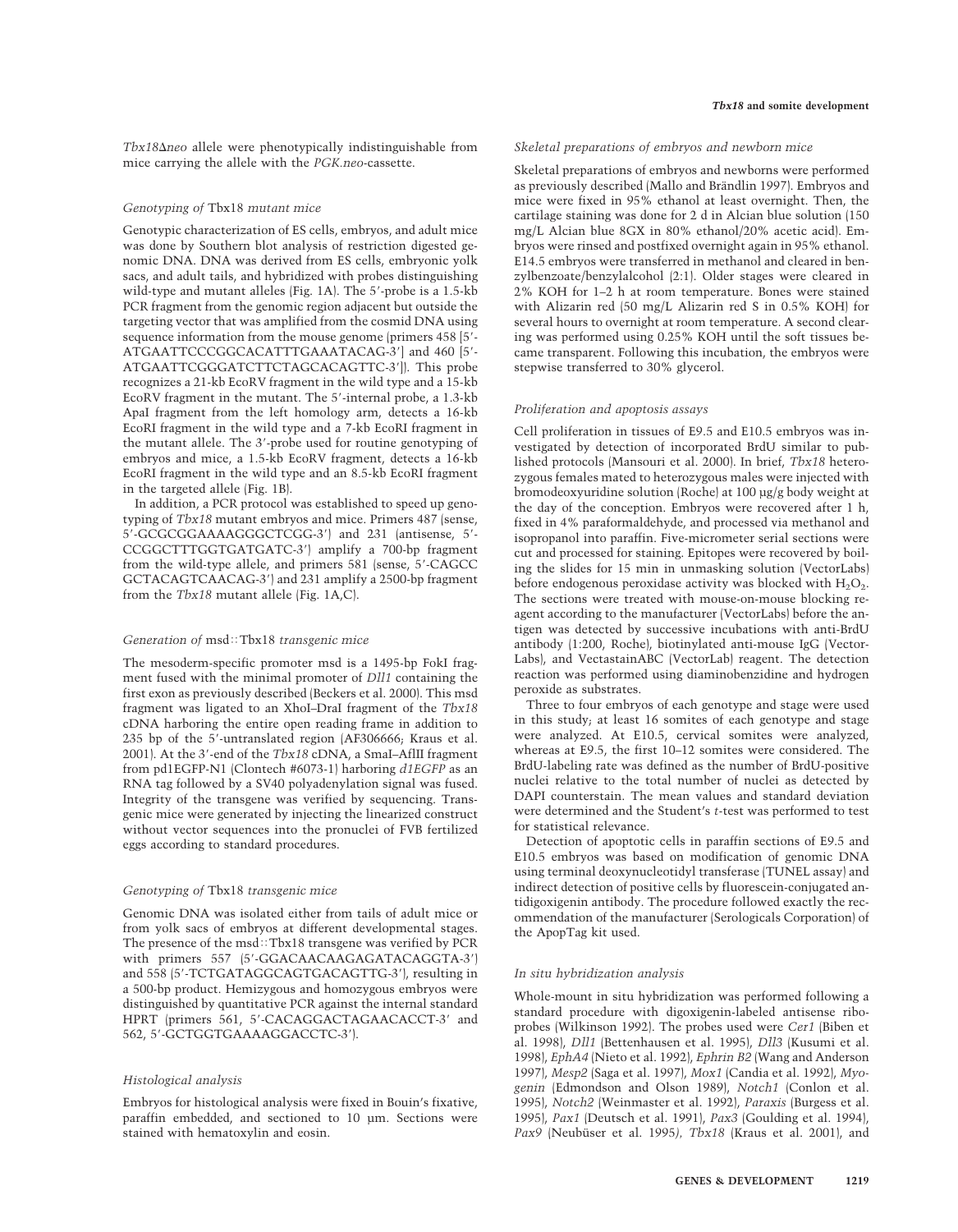*Uncx4.1* (Neidhardt et al. 1997). A *GFP*-specific riboprobe was generated from a BamHI/NotI fragment from pd1EGFP-N1 subcloned into pBluescriptIIKS (Stratagene) using T7 RNA polymerase. Stained specimens were transferred in 50% glycerol prior to documentation.

In situ hybridization on 10-µm paraffin sections was done essentially as described (Lescher et al. 1998).

#### *Neurofilament staining*

Whole-mount immunohistochemistry at E10.5 with 2H3 antineurofilament antibody (from Developmental Studies Hybridoma Bank) was performed essentially as described (Swiatek and Gridley 1993). However, embryos were incubated in ProteinaseK (10 µg/mL for 20 min on ice) to increase penetration of antibodies.

#### *Documentation*

Whole-mount specimens were photographed on Leica M420 with Fujix digital camera HC-300Z, sections on Leica Axioplan with ProgRes C14 digital camera. All images were processed in Adobe Photoshop 7.0.

## **Acknowledgments**

We thank Bénédicte Haenig for excellent technical assistance, and Ahmed Mansouri, Peter Gruss, Eric Olson, Brigid Hogan, Christopher Wright, and Rudi Balling for probes. The 129/Ola cosmid genomic library was obtained from the Resourcenzentrum (RZPD) in Berlin. The antineurofilament antibody 2H3 developed by Tom M. Jessell and Jane Dodd was obtained from the Developmental Studies Hybridoma Bank maintained by the University of Iowa. This work was supported by DFG grants to A.K. (DFG KI728/2) and A.G. (SFB271,B12).

The publication costs of this article were defrayed in part by payment of page charges. This article must therefore be hereby marked "advertisement" in accordance with 18 USC section 1734 solely to indicate this fact.

#### **References**

- Aoyama, H. and Asamoto, K. 2000. The developmental fate of the rostral/caudal half of a somite for vertebra and rib formation: Experimental confirmation of the resegmentation theory using chick-quail chimeras. *Mech. Dev.* **99:** 71–82.
- Barrantes del Barco, I., Elia, A.J., Wünsch, K., Hrabe De Angelis, M., Mak, T.W., Rossant, R., Conlon, R.A., Gossler, A., and Pompa, J-L. 1999. Interaction between L-fringe and Notch signalling in the regulation of boundary formation and posterior identity in the presomitic mesoderm of the mouse. *Curr. Biol.* **9:** 470–480.
- Beckers, J., Caron, A., Hrabe de Angelis, M., Hans, S., Campos-Ortega, J.A., and Gossler, A. 2000. Distinct regulatory elements direct Delta1 expression in the nervous system and paraxial mesoderm of transgenic mice. *Mech. Dev.* **95:** 23– 34.
- Bettenhausen, B., de Angelis, M.H., Simon, D., Guénet, J.-L., and Gossler, A. 1995. Transient and restricted expression during mouse embryogenesis of *Dll1*, a murine gene closely related to *Drosophila Delta*. *Development* **121:** 2407–2418.
- Biben, C., Stanley, E., Fabri, L., Kotecha, S., Rhinn, M., Drinkwater, C., Lah, M., Wang, C.C., Nash, A., Hilton, D., et al. 1998. Murine cerberus homologue mCer-1: A candidate anterior patterning molecule. *Dev. Biol.* **194:** 135–151.
- Burgess, R., Cserjesi, P., Ligon, K.L., and Olson, E.N. 1995. Paraxis: A basic helix–loop–helix protein expressed in paraxial mesoderm and developing somites. *Dev. Biol.* **168:** 296–306.
- Candia, A.F., Hu, J., Crosby, J., Lalley, P.A., Noden, D., Nadeau, J.H., and Wright, C.V. 1992. Mox-1 and Mox-2 define a novel homeobox gene subfamily and are differentially expressed during early mesodermal patterning in mouse embryos. *Development* **116:** 1123–1136.
- Christ, B., Huang, R., and Wilting, J. 2000. The development of the avian vertebral column. *Anat. Embryol. (Berl)* **202:** 179– 194.
- Conlon, R.A., Reaume, A.G., and Rossant, J. 1995. Notch1 is required for the coordinate segmentation of somites. *Development* **121:** 1533–1545.
- Deutsch, U., Dressler, G.R., and Gruss, P. 1991. Pax1, a member of a paired box homologous murine gene family, is expressed in segmented structures during development. *Cell* **53:** 617– 625.
- De Vries, W.N., Binns, L.T., Fancher, K.S., Dean, J., Moore, R., Kemler, R., and Knowles, B.B. 2000. Expression of Cre recombinase in mouse oocytes: A means to study maternal effect genes. *Genesis* **26:** 110–112.
- Dunwoodie, S.L., Henrique, D., Harrison, S.M., and Beddington, R.S. 1997. Mouse Dll3: A novel divergent Delta gene which may complement the function of other Delta homologues during early pattern formation in the mouse embryo. *Development* **124:** 3065–3076.
- Dunwoodie, S.L., Clements, M., Sparrow, D.B., Sa, X., Conlon, R.A., and Beddington, R.S. 2002. Axial skeletal defects caused by mutation in the spondylocostal dysplasia/pudgy gene Dll3 are associated with disruption of the segmentation clock within the presomitic mesoderm. *Development* **129:** 1795–1806.
- Edmondson, D.G. and Olson, G.R. 1989. A gene with homology with the myc similarity region of MyoD1 is expressed during myogenesis and is sufficient to activate the muscle differentiation program. *Genes* & *Dev.* **3:** 628–640.
- Goldstein, R.S. and Kalcheim, C. 1992. Determination of epithelial half-somites in skeletal morphogenesis. *Development* **116:** 441–445.
- Gossler, A. and Tam, P.P.L. 2002. Somitogenesis: Segmentation of the paraxial mesoderm and the delineation of tissue compartments. In *Mouse development* (eds. J. Rossant and P.P.L. Tam), pp. 127–149. Academic Press, San Diego, CA.
- Goulding, M., Lumsden, A., and Paquette, A.J. 1994. Regulation of Pax-3 expression in the dermomyotome and its role in muscle development. *Development* **120:** 957–971.
- Horikawa, K., Radice, G., Takeichi, M., and Chisaka, O. 1999. Adhesive subdivisions intrinsic to the epithelial somites. *Dev. Biol.* **215:** 182–189.
- Hrabe de Angelis, M., McIntyre II, J., and Gossler, A. 1997. Maintenance of somite borders in mice requires the Delta homologue DII1. *Nature* **386:** 717–721.
- Huang, R., Zhi, Q., Brand-Saberi, B., and Christ, B. 2000. New experimental evidence for somite resegmentation. *Anat. Embryol. (Berl)* **202:** 195–200.
- Keynes, R.J. and Stern, C.D. 1984. Segmentation in the vertebrate nervous system. *Nature* **310:** 786–789.
- ———. 1988. Mechanisms of vertebrate segmentation. *Development* **103:** 413–429.
- Kraus, F., Haenig, B., and Kispert, A. 2001. Cloning and expression analysis of the mouse T-box gene Tbx18. *Mech. Dev.* **100:** 83–86.
- Kusumi, K., Sun, E.S., Kerrebrock, A.W., Bronson, R.T., Chi, D.-C., Bulotsky, M.S., Spencer, J.B., Birren, B.W., Frankel,